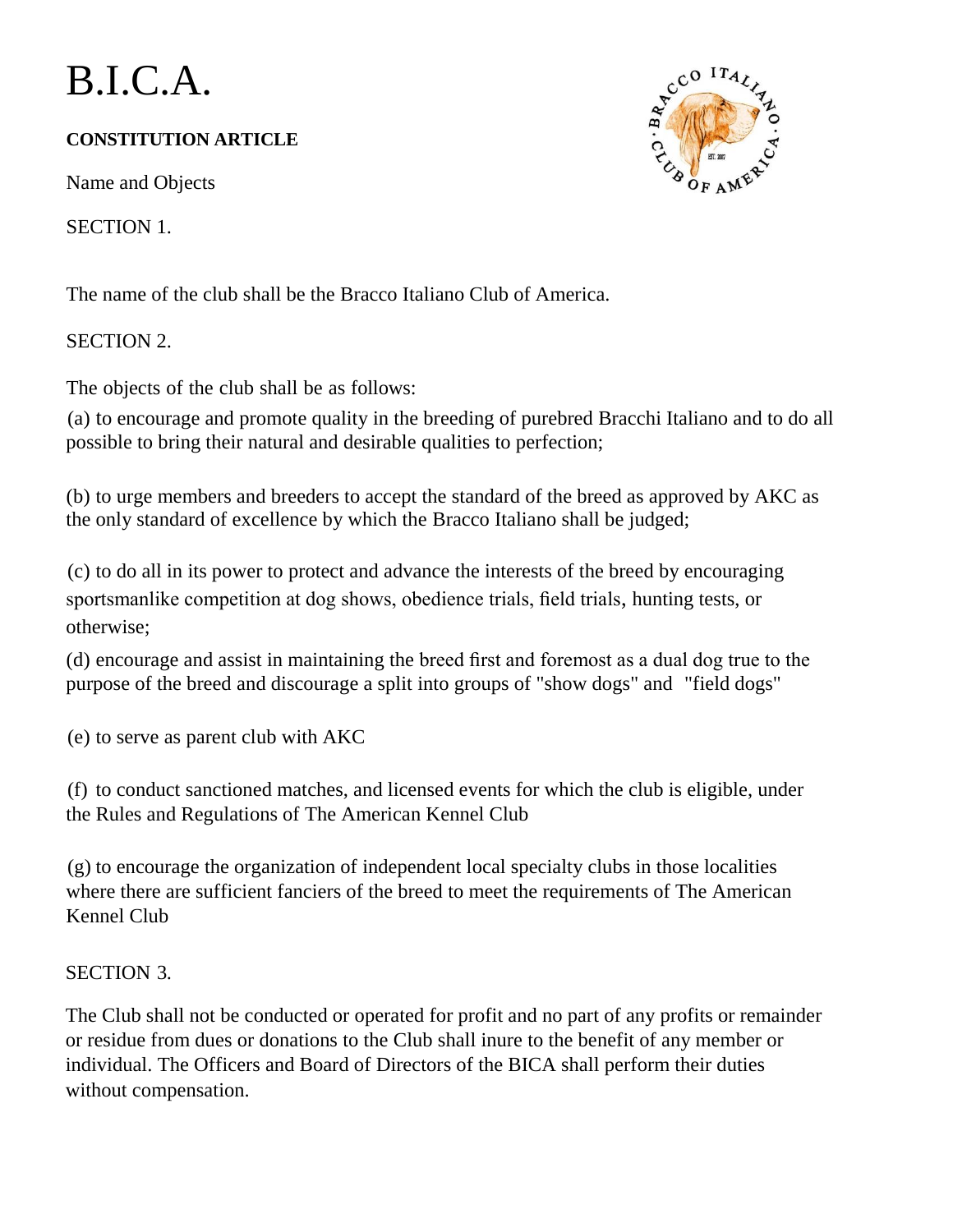#### SECTION 4:

As defined in Article VII, the members of the Club shall adopt and may from time to time revise such bylaws as may be required to carry out these objectives.

## BYLAWS ARTICLE I

#### Membership

SECTION 1.

#### Eligibility.

There shall be five (5) types of membership open to all persons who are in good standing with The American Kennel Club and who subscribe to the objectives including the Bylaws and Code of Ethics of the BICA. These memberships are described below:

(a) Individual Voting Membership has all rights, privileges, and responsibilities, including the right to vote and hold office, shall be open to all individuals eighteen (18) years of age or older who have been an Associate or Junior Member for at least one (1) year, who reside in the United States, and live in a household with a Bracco Italiano which they own or co-own. If a voting member lost their Bracco, they would remain eligible for voting membership indefinitely as long as the membership is renewed annually.

(b) Household Voting Membership has all rights, privileges, and responsibilities, including the right to vote and hold office. Only one household member may hold office at any given time. Household membership shall be open to two (2) adult members residing in the same household, at least eighteen (18) years of age or older, who have been an Associate or Junior Member for at least one (1) year, and who reside in the United States, and live in a household with a Bracco Italiano at least one of the members owns or co-owns. If a household membership lost their Bracco, they would remain eligible for voting membership indefinitely as long as the membership is renewed annually.

(c) Associate Membership is open to all persons eighteen (18) years of age and older who are residents of the United States. Associate Members shall enjoy all the privileges of the BICA except the right to vote, hold office, or petition the board. Associate Members shall not count in the determination of a quorum. At any time after the initial twelve (12) months from the date of being approved as an Associate Member by the BICA board, an Associate Member may apply for Voting Membership providing he or she meets the requirements. However, Associate Members are not required to apply for Voting Membership and may continue as Associate Members for an indefinite period of time. They may make application for voting membership any time after the twelve (12) months, but dues will not be prorated. There are no Bracco ownership requirements of an Associate member.

(d) International Membership is for those individuals who are not U.S. residents (or its territories and possessions). They shall be entitled to all club privileges except voting, holding office or petitioning the board. International Members do not count in the determination of a quorum.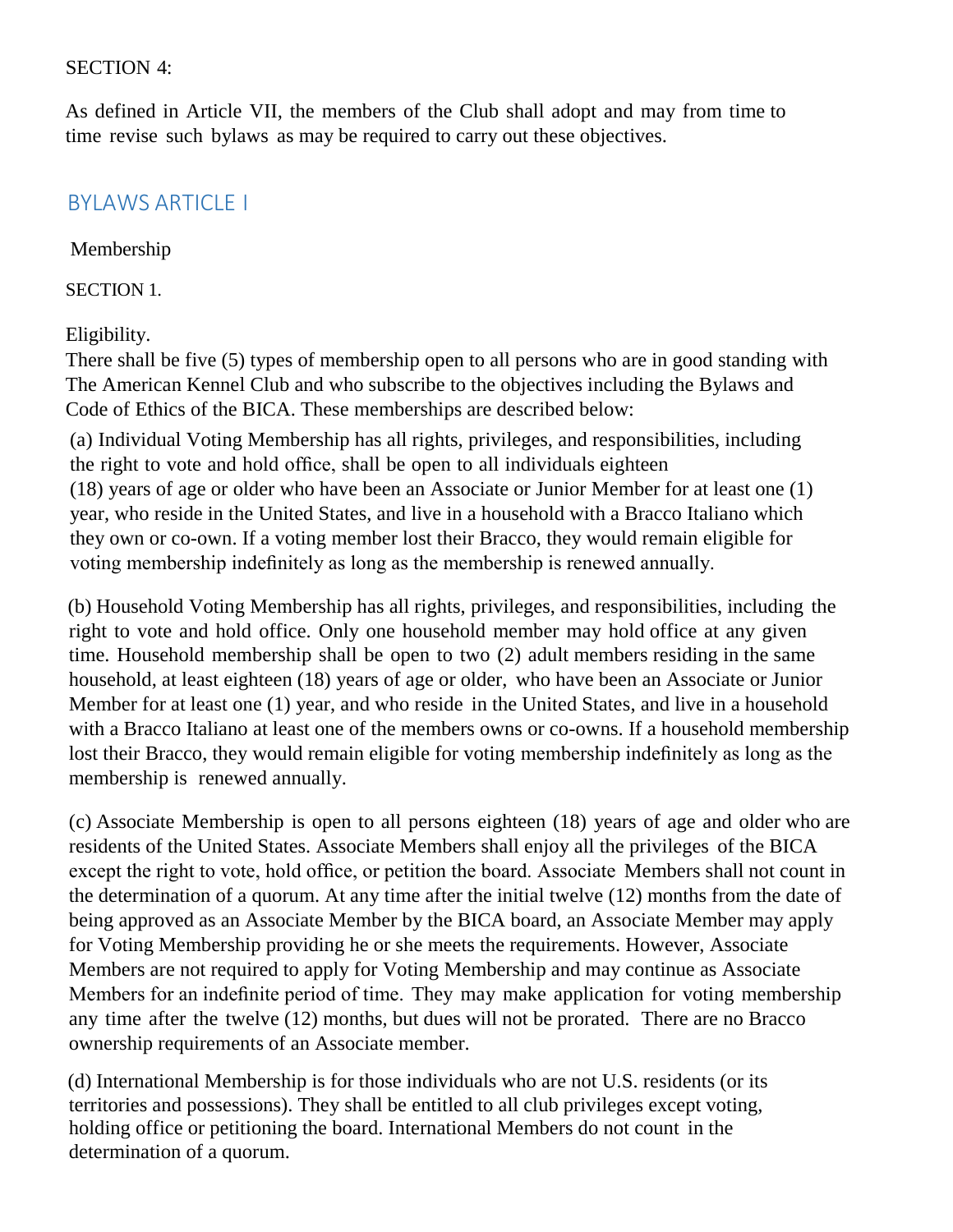(e) Junior Membership – open to individuals under eighteen (18) years of age, a nonvoting/non-office holding membership.

SECTION 2.

Dues.

(a) The Board of Directors may change or set dues (not to exceed \$100) or fees for the next official year by majority vote of a quorum of Directors. Dues are payable on or

before February 1 each year (the first day of the fiscal year).

(b) Any member whose dues are not paid for the current year shall not vote, run for office, nominate any person for office, or endorse any applicant for membership.

(c) During the month of December the club shall send to each member a statement of dues for the ensuing year.

(d) Dues may not be prorated.

## SECTION 3.

Election to Membership.

Application for membership shall be a two-step process.

All applicants shall apply on a form as approved by the Board of Directors, which shall provide that the applicant agree to abide by the constitution, bylaws, and the rules of the Bracco Italiano Club of America and the American Kennel Club. In addition, each member shall agree to abide by the Bracco Italiano Club of America Mission statement and Code of Ethics.

Prospective members shall first apply as Associate Members.

The application shall be mailed or e-mailed to the acting Membership Secretary. Accompanying the application the prospective member shall submit dues payment for the current year.

After being an Associate or Junior Member for a minimum period of one (1) year, an individual or household may apply for Voting Membership. The Associate to Voting Membership application shall carry the endorsement of two Voting Members, not from the same household, in good standing. Accompanying the application, the prospective member shall submit dues payment for the current year to the Membership Secretary.

All membership applications filed with the Membership Secretary will be published to the membership with 15 days allowed for comment to the board at the next board meeting following the end of the 15 day period, the board will vote on the applicant.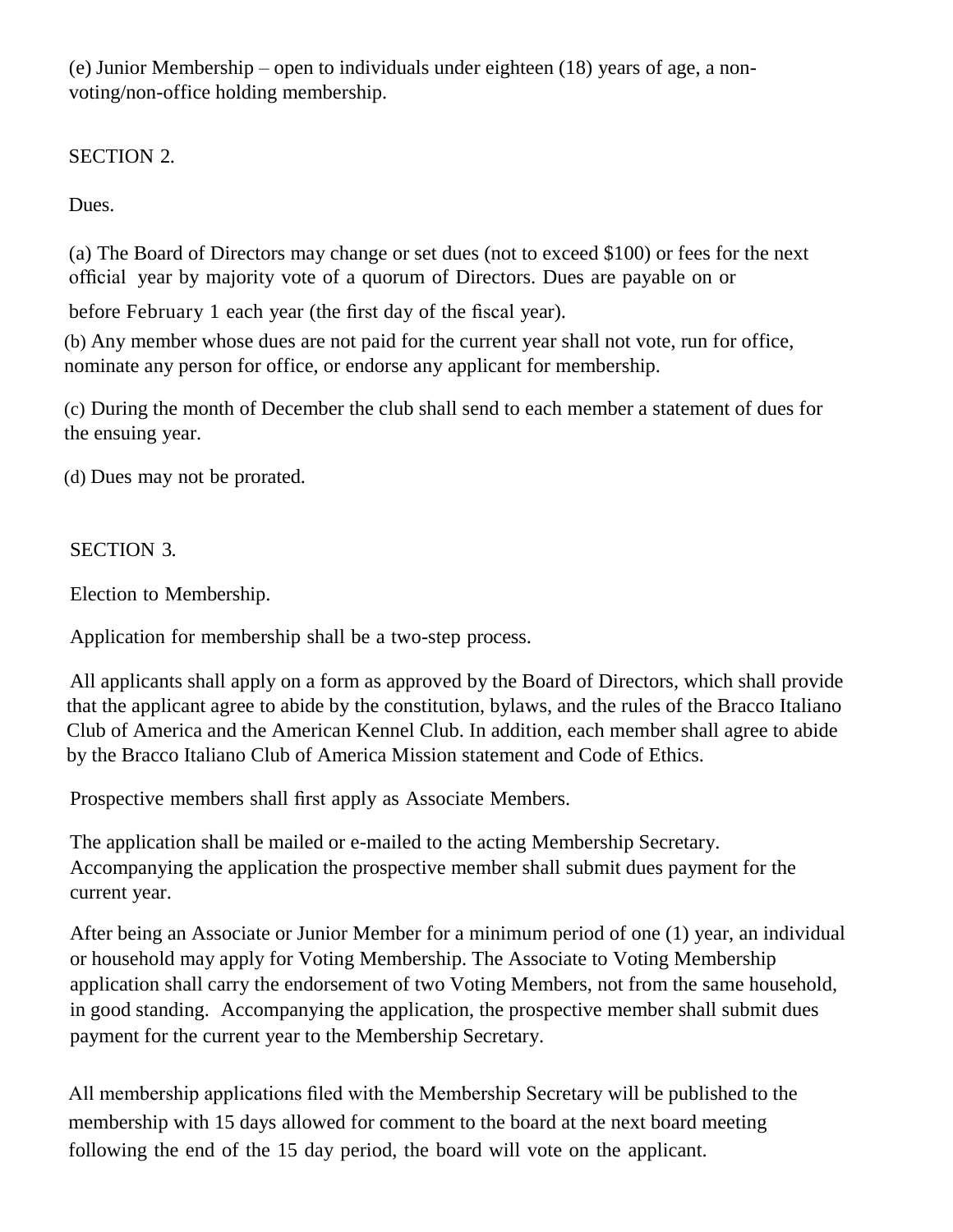Affirmative votes of 2/3 of the directors present at a meeting at which a quorum is present, or 2/3 of the entire board if voting by mail, email, video conference or conference call shall be required to elect an applicant to membership.

An applicant who has received a negative vote by the board may be presented by one of the members in good standing at the next meeting of the club and the members may elect such applicant by secret ballot with a favorable vote of 2/3 of the members present and voting. If such meeting is held by conference call the ballot may be conducted via electronic survey. Applicants for membership who have been rejected by the club may reapply twelve (12) months after such rejection.

## SECTION 4.

Termination of Membership.

Memberships may be terminated:

- a) by resignation. Any member in good standing may resign from the club upon written notice to the Secretary, but no member may resign when in debt to the club. Obligations other than dues are considered a debt to the club and must be paid in full prior to resignation.
- b) by lapsing. A membership will be considered as lapsed and automatically terminated if such member's dues remain unpaid as of December 1; however, the board may grant an additional 60 days of grace to such delinquent members in meritorious cases. Once a membership has lapsed, the member must reapply according to Section 3. In no case may a person be entitled to vote at any club meeting whose dues are unpaid as of October 1.
- c) by expulsion. A membership may be terminated by expulsion as provided in Article VI of these bylaws.

Terminations of membership shall be in accordance of state law of Wyoming.

# ARTICLE II

Meetings and Voting

SECTION 1.

Club Meetings.

Meetings of the club may be held quarterly at such hour and place as may be designated by the Board of Directors and may be held in person or by conference call. Written notice of each such meeting shall be emailed by the Secretary at least 10 days prior to the date of the meeting. The quorum for such meetings shall be 15% of the voting members in good standing. Suggested quarterly meetings may be held in January, April, July, October each year.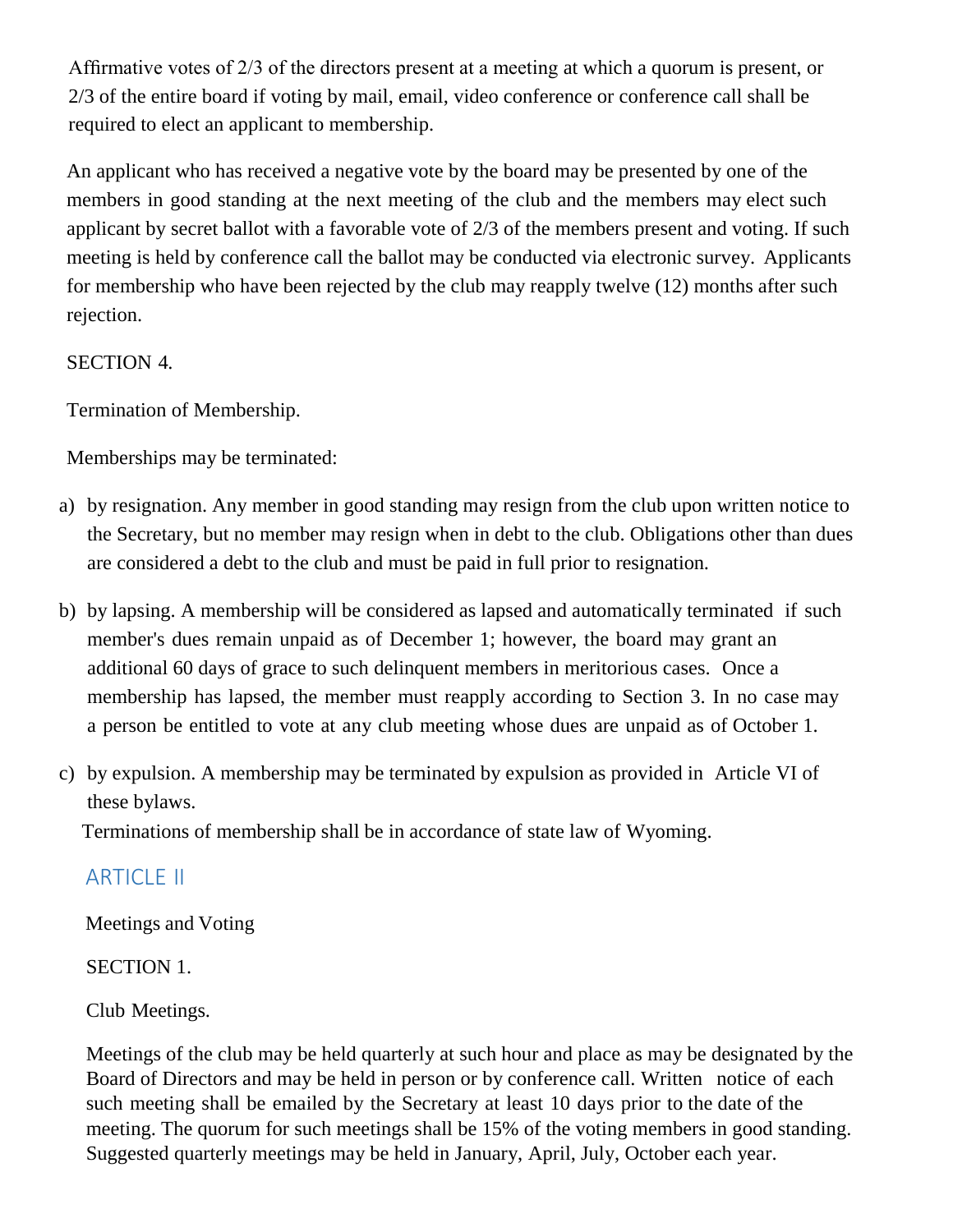## General Membership Meeting.

A membership meeting shall be held in January of each year. New officers and Board of Directors will introduce themselves at this meeting.

## Annual Meeting

An annual meeting of the club shall take place between March  $15<sup>th</sup>$  and June  $15<sup>th</sup>$  in conjunction with the club's National Specialty, if possible, at a place, date, and hour as may be designated by the Board. Written notice of the annual meeting shall be sent by USPS or email by the Secretary thirty (30) days prior to the date of the meeting. The quorum for the annual meeting shall be ten (10) percent of the eligible voting members in good standing present at the meeting. Non-voting members do not count towards the determination of a quorum.

## SECTION 2.

Special Club Meetings.

Special club meetings shall be called by the President or by a majority vote of the members of the Board who are present and voting at any regular or special meeting of the Board or who vote by mail; and may also be called by the Secretary upon receipt of a petition signed by ten percent (10%) of the voting members of the club who are in good standing. Signatures must be either on paper (wet signature) or via an e sign program which uses a legal signature process. Such special meetings shall be held in person or electronic, virtual, teleconference or methods as may be developed designated at such place, date and hour as may be designated by the person or persons authorized herein to call such meetings. Written notice of such a meeting shall be sent by electronic notice/email by the Secretary at least fifteen (15) days and not more than thirty (30) days prior to the date of the meeting, and said notice shall state the purpose of the meeting, and no other club business may be transacted thereat. The quorum for such a meeting shall be fifteen 15% of the voting members in good standing.

SECTION 3.

Board Meetings.

Meetings of the Board of Directors shall be held each month at such hour and place as may be designated by the Board. Board meetings may be held in person or by electronic, virtual, teleconference, or methods as may be developed as designated by the Board. The first meeting of the Board will be held as soon as practical following the election. The Secretary shall, at least ten days prior to the date of the meeting, notify by mail/ email the date of such meeting to all the officers/board members. The quorum for such a meeting shall be a majority of the Board. The Secretary shall conduct a roll call vote of each Board Member present and record all such votes in the minutes.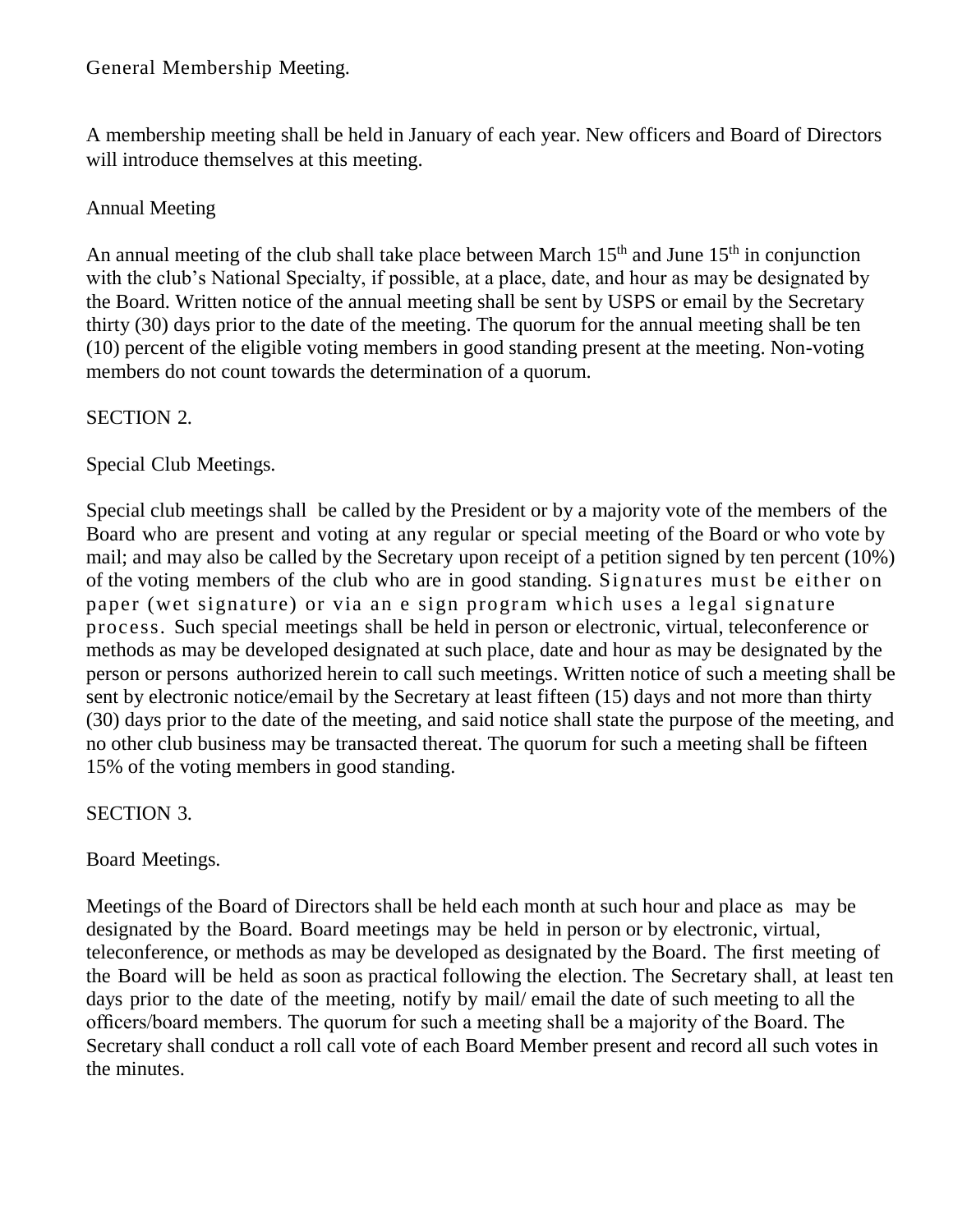## SECTION 4.

Special Board Meetings.

Special meetings of the Board may be called by the President; and shall be called by the Secretary upon receipt of a written request via mail or email signed by at least three members of the Board. Such special meetings shall be held at such place, date and hour as may be designated by the person authorized herein to call such meeting.

Special Board meetings may be held in person or by telephone conference. Written notice of such meeting shall be mailed/emailed by the Secretary at least five (5) days and not more than ten (10) days prior to the date of the meeting. Any such notice shall state the purpose of the meeting and no other business shall be transacted thereat. The quorum for such a meeting shall be a majority of the board.

The Board of Directors may conduct its business through the Secretary by mail, email, internet, Fax, or telephone, provided it does not conflict with any other provisions of these bylaws. The means of communication must be available and agreed upon by all Board of Directors.

## SECTION 5.

Voting.

Each Voting member in good standing whose dues are paid for the current year shall be entitled to one (1) vote at any meeting of the club at which he or she is present. Proxy voting will not be permitted at any club meeting or election.

# **ARTICLE III**

Directors and Officers and AKC Delegate

SECTION 1.

Board of Directors.

The Board shall be comprised of the four officers and three board members, all of whom shall be voting members in good standing and residents of the United States. All of whom shall be elected for two year terms. The Secretary, Vice President and one Director shall be elected on even numbered years and the President, Treasurer and two Directors shall be elected on odd numbered years as provided in Article IV and shall serve until their successors are elected. General management of the club's affairs shall be entrusted to the Board of Directors.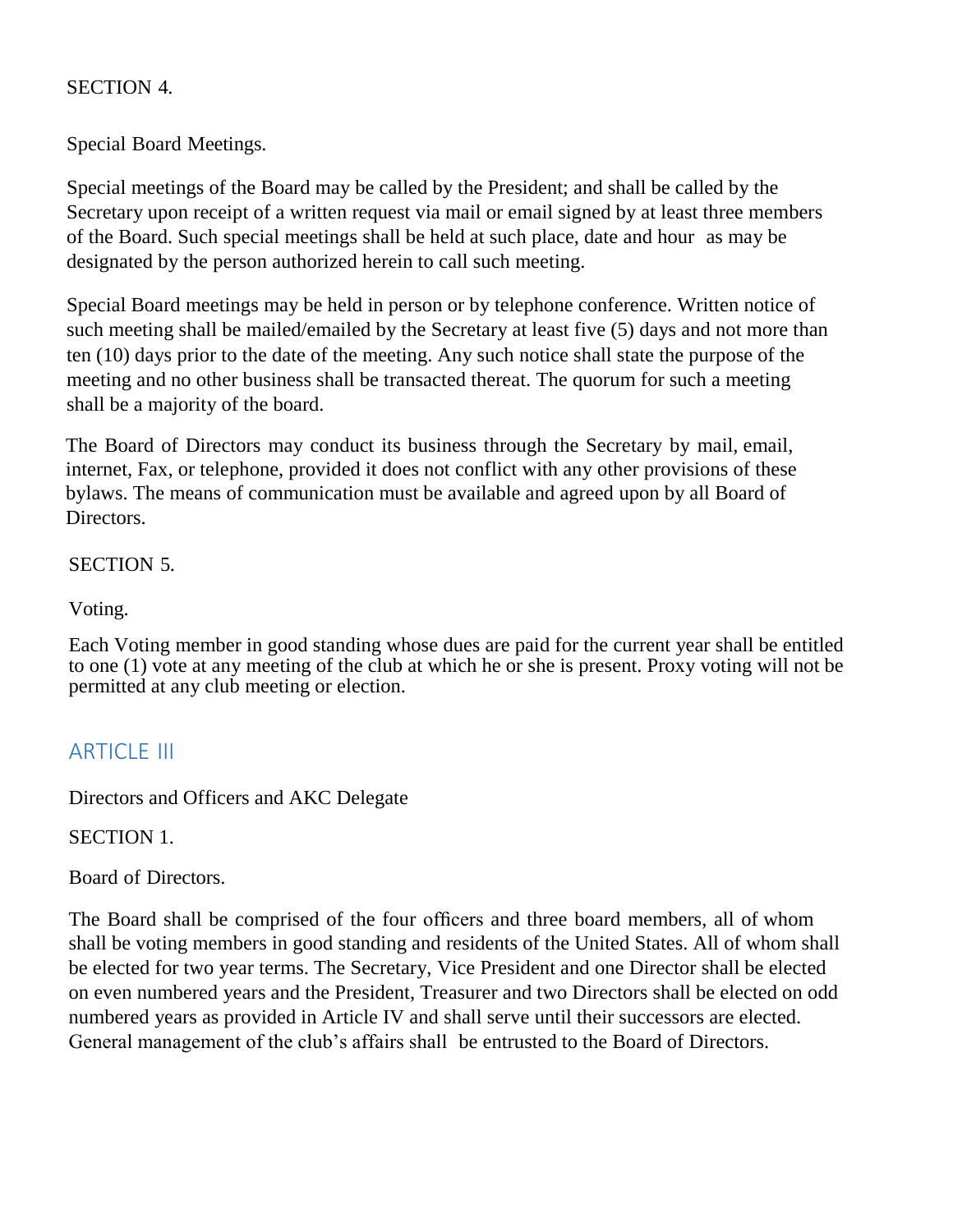## SECTION 2.

Officers.

The club's officers, consisting of the President, Vice President, Secretary and Treasurer, shall serve in their respective capacities both with regard to the Club and its meetings and the Board and its meetings.

(a) The President shall preside at all meetings of the Club and of the Board, and shall have the duties and powers normally appurtenant to the office of President in addition to those particularly specified in these bylaws.

(b) The Vice President shall have the duties and exercise the powers of the President in case of the President's death, absence or incapacity.

(c) The Secretary shall keep a record of all meetings of the Club and of the Board and of all matters of which a record shall be ordered by the club; have charge of the correspondence, notify members of meetings, notify officers and directors of their election to office, keep a roll of the members of the club with their names, addresses, telephone numbers, email addresses and year joined, and carry out such other duties as are prescribed in these bylaws. Upon written request from a member in good standing, the Secretary shall provide a copy of the membership list to that member within seven (7) days.

(d) The Treasurer shall collect and receive all moneys due or belonging to the club. Moneys shall be deposited in a bank designated by the board, in the name of the club. The books shall at all times be open to inspection by the board and a report shall be given at every meeting on the condition of the club's finances and every item of receipt or payment not before reported; and at the annual meeting an accounting shall be rendered of all moneys received and expended during the previous fiscal year. The Treasurer shall have the authority to issue payment for Club expenses of up to \$250.00. Amounts in excess of \$250.00 must be submitted to the Board for approval prior to payment.

## (e) AKC Delegate:

The AKC Delegate shall be appointed by the Board of Directors every four (4) years or whenever a vacancy exists, and shall serve as a non-voting member of the Board with an unlimited number of terms permitted. Among other duties, the Delegate shall report to the Club all actions and matters discussed at the AKC's Quarterly Meetings. The AKC Delegate shall follow all specific voting instruction, if any, designated by the Board of Directors.

(f) Membership Secretary may be appointed by a majority of the Board and have charge of all correspondence regarding membership, notify new members of their election to membership, and keep a record of all current paid up members. The Membership Secretary is a non-voting member of the Board of Directors, unless the Membership Secretary position is held by an elected officer.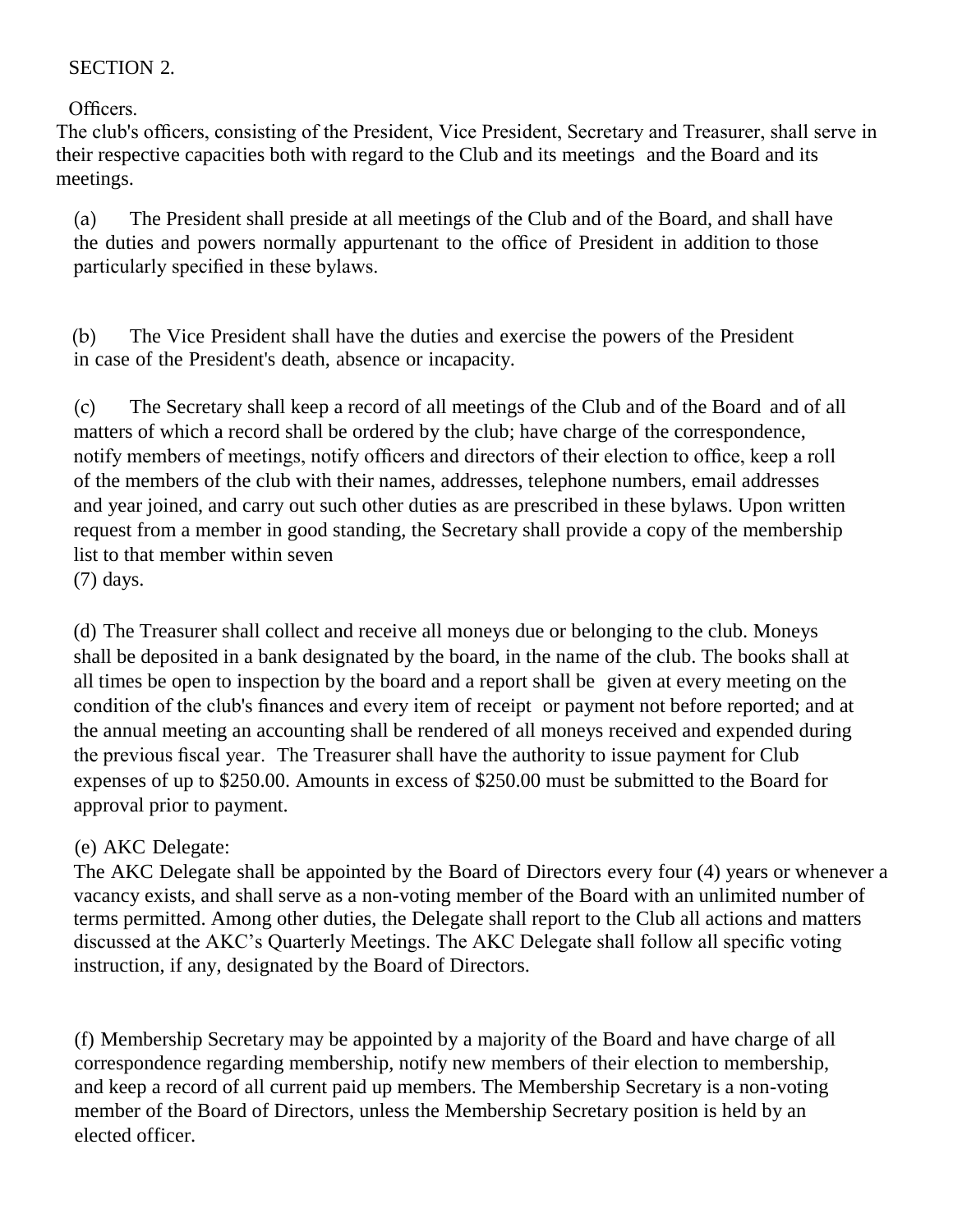## SECTION 3.

#### Indemnification of Officers

To the maximum extent permitted by applicable law and Internal Revenue Service regulations from time to time in effect, the club shall indemnify any person who was or is a party to or is threatened to be made a party to a threatened, pending or completed action, suit or proceeding, whether civil, criminal, administrative or investigative and whether formal or informal, by reason of the fact that he or she is or was a director, officer, employee or agent of the corporation, or is or was serving at the request of the club as a director, officer, partner, trustee, employee or agent of another foreign or domestic corporation, partnership, joint venture, trust or other enterprise whether for profit or not, against expenses including attorneys' fees, judgments, penalties, fines and amounts paid in settlement actually and reasonably incurred by him or her in connection with the action, suit or proceeding, if the person acted in good faith and in a manner he or she reasonably believed to be in or not opposed to the best interests of the club or its members, and, with respect to a criminal action or proceeding if the person had no reasonable cause to believe his or her conduct was unlawful.

#### SECTION 4.

Vacancies.

Any vacancies occurring on the Board or among the offices during the year shall be filled until the next election by a majority vote of the members of the Board at its first regular meeting following the creation of such vacancy, or at a special board meeting called for that purpose; except that a vacancy in the office of President shall be filled automatically by the Vice President and the resulting vacancy in the office of Vice President shall be filled by majority board vote.

## ARTICLE IV

The Club Year, Nominations, Elections

SECTION 1.

Club Year.

The club's fiscal year shall begin on February 1 and end on January 31.

Elected officers shall take office January 1 and continue to serve through the last day of their two (2) year term.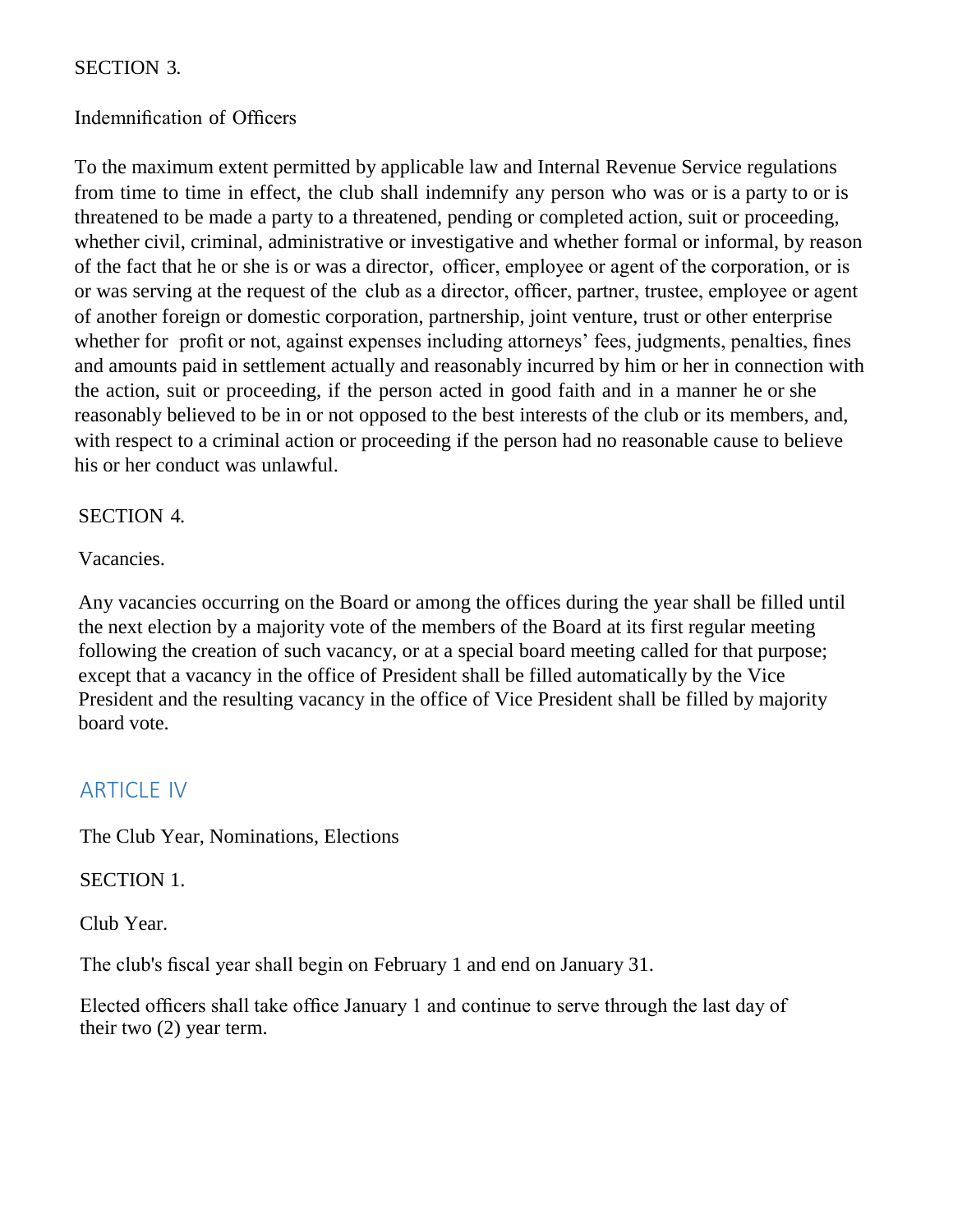## SECTION 2.

Nominations.

No person may be a candidate in a club election who has not been nominated. Nominees must be in a Voting membership status for a minimum of one (1) year before being able to run for office. Nominations cannot be made in any other manner that that provided in this section.

(a) By September 15 each year, the Board shall select a nominating committee consisting of at least three (3) members, no more than one (1) of whom may be a board member and whose term is not expiring, and up to two (2) alternates. The Secretary shall immediately notify the committee members of their selection. The committee will choose its own chairman and it shall be his duty to call a committee meeting, which shall be held on or before October 1.

(b) On or before October 15, the committee shall nominate one (1) candidate for each open office and position on the Board, each of whom must be a voting member in good standing. After securing the written consent of each person nominated the nominating committee shall immediately report its nominations to the Secretary in writing.

(c) On or before November 15, the Secretary shall notify each member in writing of the candidates so nominated, and open the election for additional nominations from the membership, which shall be accompanied by the written consent of the person so nominated.

(d) On or before December 1, the Secretary shall notify each member in writing of the final candidates so nominated, including the candidate's full name, and the state in which he/she resides. No person shall be a candidate for more than one position.

(e) If there are no valid additional nominations from the membership postmarked on or before November 30 the Nominating Committee's slate shall be declared elected on January 1 and no balloting will be required.

(f) If there is more than one valid candidate for any open position, balloting is deemed necessary. An independent professional firm designated by the Board shall, on or before December 5, mail to each voting member in good standing whose dues are paid for the current year, a ballot listing all nominees for each position in alphabetical order, with the states in which they reside, together with a blank envelope and a return envelope addressed to the designated professional firm marked "ballot" and bearing the name of the member to whom it was sent. So that the ballots may remain secret, each voter after marking their ballot shall seal it in the blank envelope which in turn shall be placed in the second envelope addressed to the designated professional firm and post marked no later than December 31. The inspectors of election, or designated professional firm, shall check the returns against the list of members whose dues are paid for the current year prior to opening the outer envelopes and removing the blank envelopes, and shall certify the eligibility of the voters as well as the results of the voting which shall be announced at the Membership Meeting in January.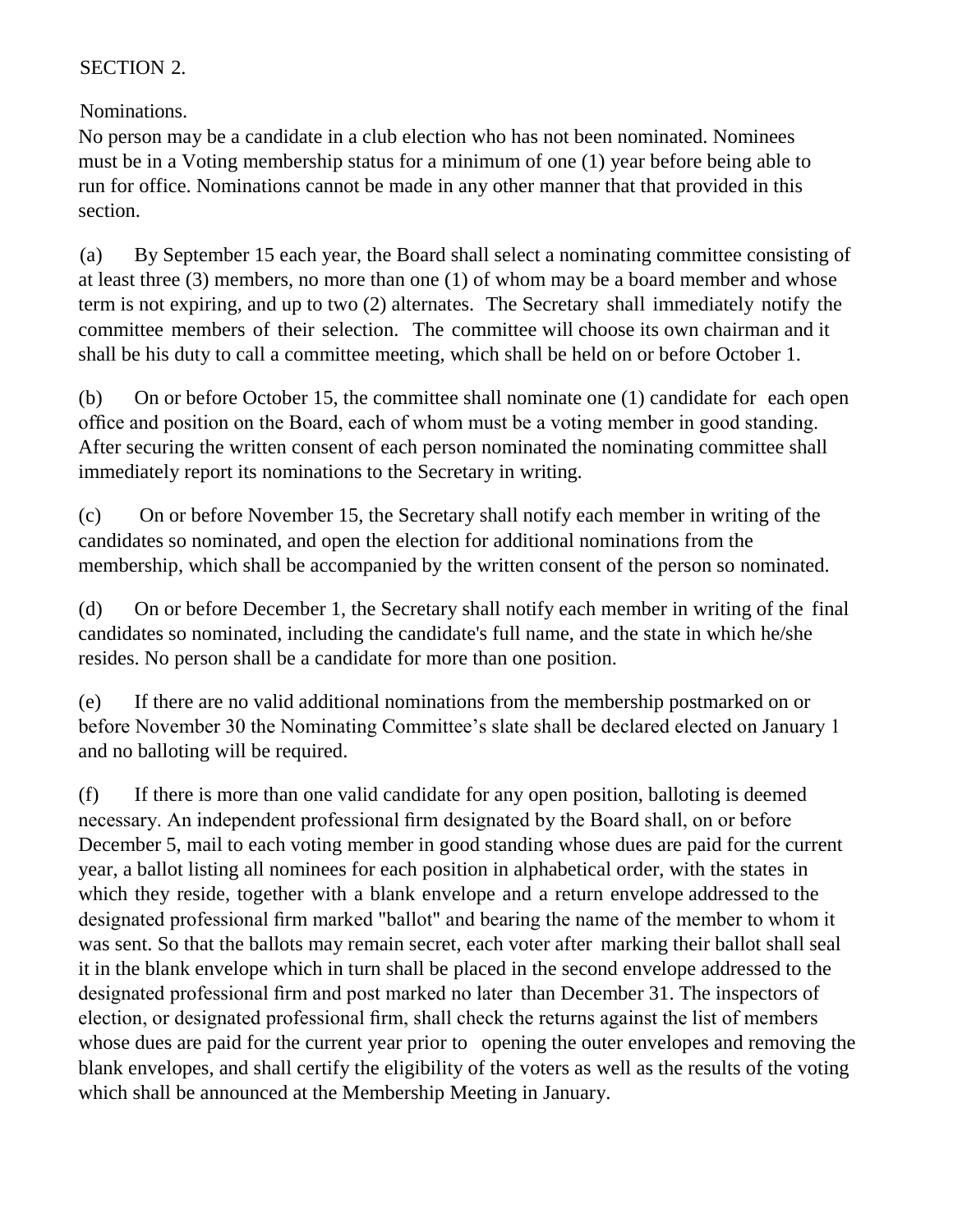#### SECTION 3.

Elections.

The nominated candidate receiving the greatest number of votes for each office shall be declared elected.

# ARTICLE V

## **COMMITTEES**

SECTION 1.

The board may each year appoint standing committees to advance the work of the club in such matters as dog shows, obedience trials, trophies, annual prizes, membership, and other fields which may well be served by committees. Such committees shall always be subject to the final authority of the board. Special committees may also be appointed by the board to aid it on particular projects. The President shall be considered ex-officio on all committees, with the exception of the nominating committee.

## SECTION 2.

Any committee appointment may be terminated by a majority vote of the Board of Directors upon written notice to the appointee; and the board may appoint successors to those persons whose services have been terminated.

## **ARTICLE VI**

Discipline SECTION 1.

*AMERICAN KENNEL CLUB Suspension.* Any member who is suspended from any of the privileges of The American Kennel Club shall automatically be suspended from the privileges of this Club for a like period.

#### SECTION 2.

Charges.

An individual member may prefer charges against another individual member (including an officer or board member) for alleged misconduct prejudicial to the best interests of the club or the Bracco Italiano breed. Written charges with specifications must be filed in duplicate with the Secretary together with a deposit of \$100.00 which shall be forfeited if such charges are not sustained.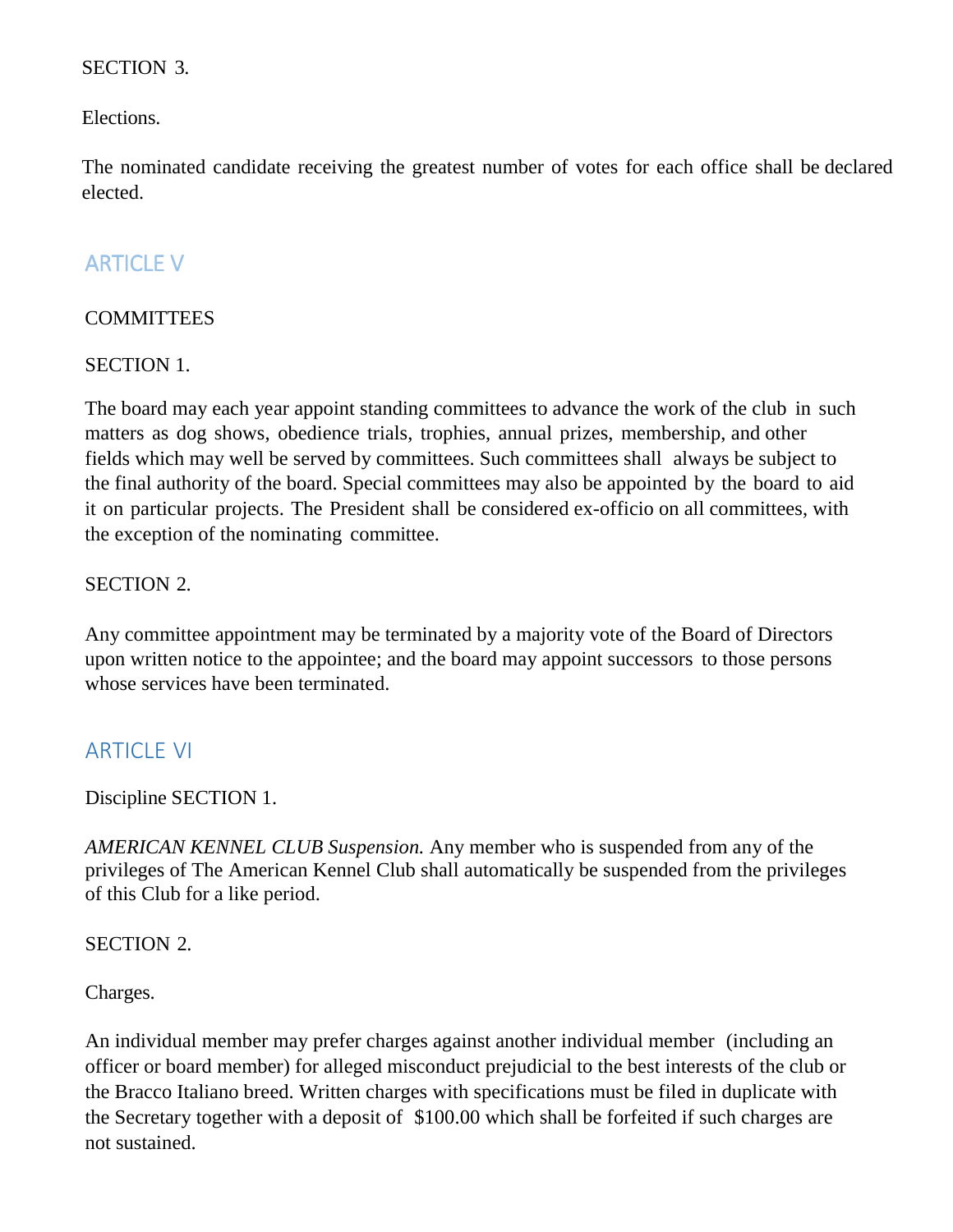The Board will follow the disciplinary procedures given in their parliamentary authority to investigate the complaint prior to a hearing to determine whether to recommend that further action is necessary including the preferring of charges, if necessary, is warranted.

The steps to be followed are:

- 1. Confidential investigation by the board
- 2. Report of the investigation and preferral of charges if warranted
- 3. Formal notification of the accused
- 4. Hearing
- 5. Membership review of the Hearing findings.

The Secretary shall promptly send a copy of the charges to each member of the board or present them at a board meeting, and the board shall first investigate whether the actions alleged in the charges, if proven, might constitute conduct prejudicial to the best interest of the club. If the board considers that the charges do not allege conduct which could be prejudicial to the best interest of the club or the Bracco Italiano breed, it may refuse to entertain jurisdiction. If the board entertains jurisdiction of the charges, it shall fix a date for a hearing by the board not less than three weeks nor more than six weeks thereafter.

The Secretary shall promptly send one copy of the charges and the specifications to the accused member by registered mail together with a notice of the hearing date.

## SECTION 3.

## Board Hearing.

Both complainant and defendant shall be treated uniformly and will both be allowed to have council present at the hearing. Should the charges be sustained after hearing all the evidence and testimony presented by complainant and defendant, the board may by a majority vote of those present reprimand or suspend the defendant from all privileges of the club for not more than six months from the date of the hearing.

And, if it deems that punishment insufficient, it may also recommend to the membership that the penalty be expulsion. Immediately after the board has reached a decision, its finding shall be put in written form and filed with the Secretary. The Secretary, in turn, shall notify each of the parties, in the board's decision and penalty, if any. If charges are filed against an officer or board member, that individual will be excused from any board hearings and/or votes on the matter.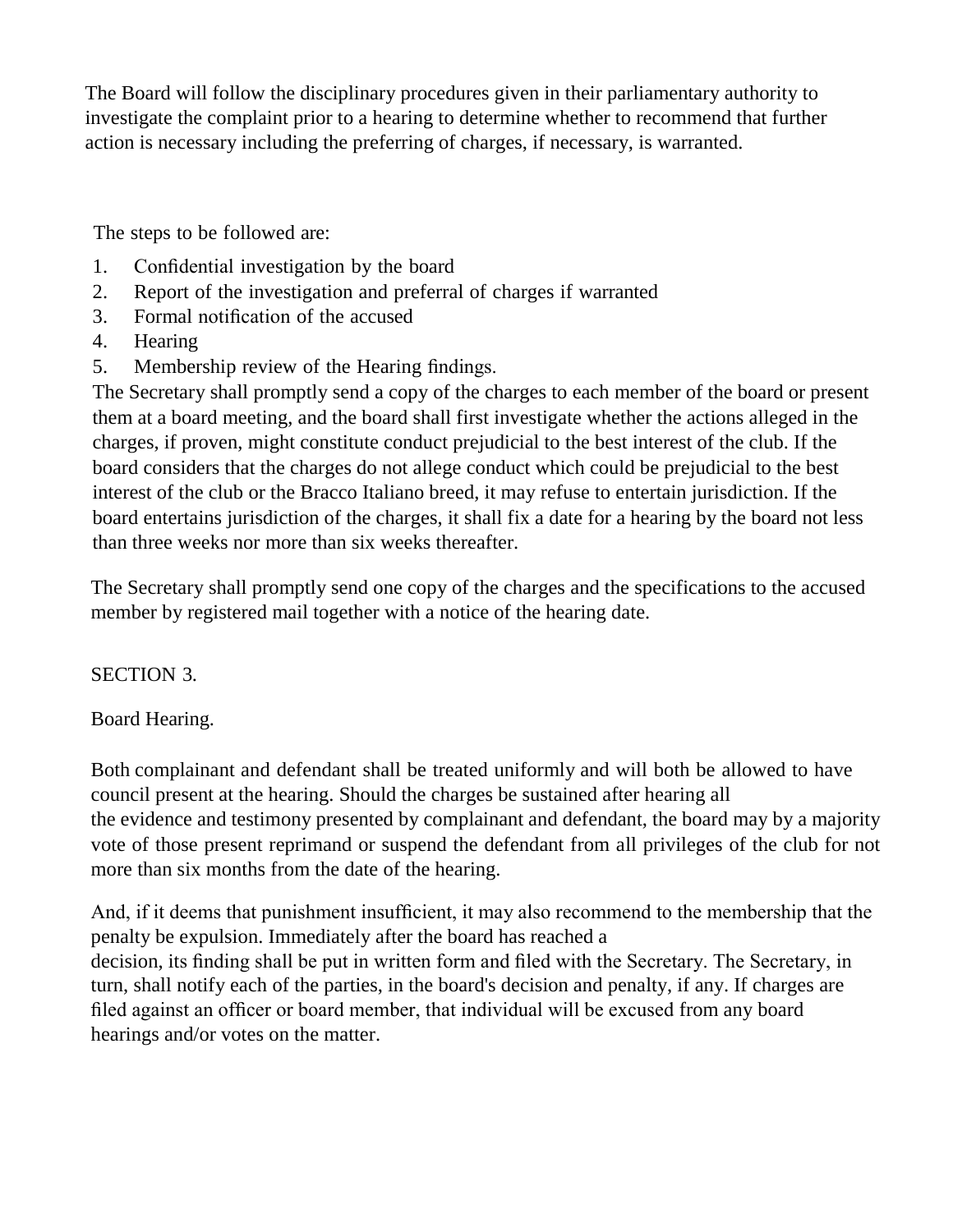## SECTION 4.

Expulsion.

Expulsion of a member from the club may be accomplished only at a meeting of the club following a board hearing and upon the board's recommendation as provided in Section 3 of this Article. Such proceedings may occur at a regular or special meeting of the club to be held within 60 days but not earlier than 30 days after the date of the board's recommendation of expulsion. The President shall read the charges and the board's finding and recommendation, and shall invite the defendant to speak in his or her own behalf if so chosen. The members shall then vote by secret ballot either at a physical meeting ,or via electronic survey on the proposed expulsion. A 2/3 vote of those present and voting at the meeting shall be necessary for expulsion. If expulsion is not so voted, the board's suspension shall stand.

Expulsion of an officer or board member from the Board of Directors.

 Any Officer or Board Member may be removed from their position by a majority vote of the quorum of Officers and Board Members. The officer in question must be advised of possible removal thirty (30) days prior and given opportunity to respond.

## ARTICLE VII

## Amendments SECTION 1.

Amendments to the constitution, bylaws, and breed standard may be proposed by the Board of Directors or by written or email petition addressed to the Secretary signed by 20% of the voting membership in good standing. Amendments proposed by such petition shall be promptly considered by the Board of Directors and must be submitted to the members with recommendations of the Board by the Secretary for a vote within three months of the date when the petition was received by the Secretary. Proposed amendments to the breed standard must be submitted to the members with recommendations of the Board by the Secretary for a vote following the procedures established by the AKC Board of Directors, subject to AKC approval.

## SECTION 2.

The constitution, bylaws, and breed standard may be amended at any time provided a copy of the proposed amendment has been mailed or emailed by the Secretary to each voting member in good standing on the date of the mailing/email, accompanied by a secret ballot on which a choice for or against the action to be taken shall be indicated. The favorable mail/ or electronic vote of 2/3 of the voting members in good standing who return valid mail/ electronic ballots within 60 days shall be required to effect any such amendment.

No amendment to the constitution, bylaws, or breed standard that is adopted by the club shall become effective until it has been approved by the Board of Directors of The American Kennel Club.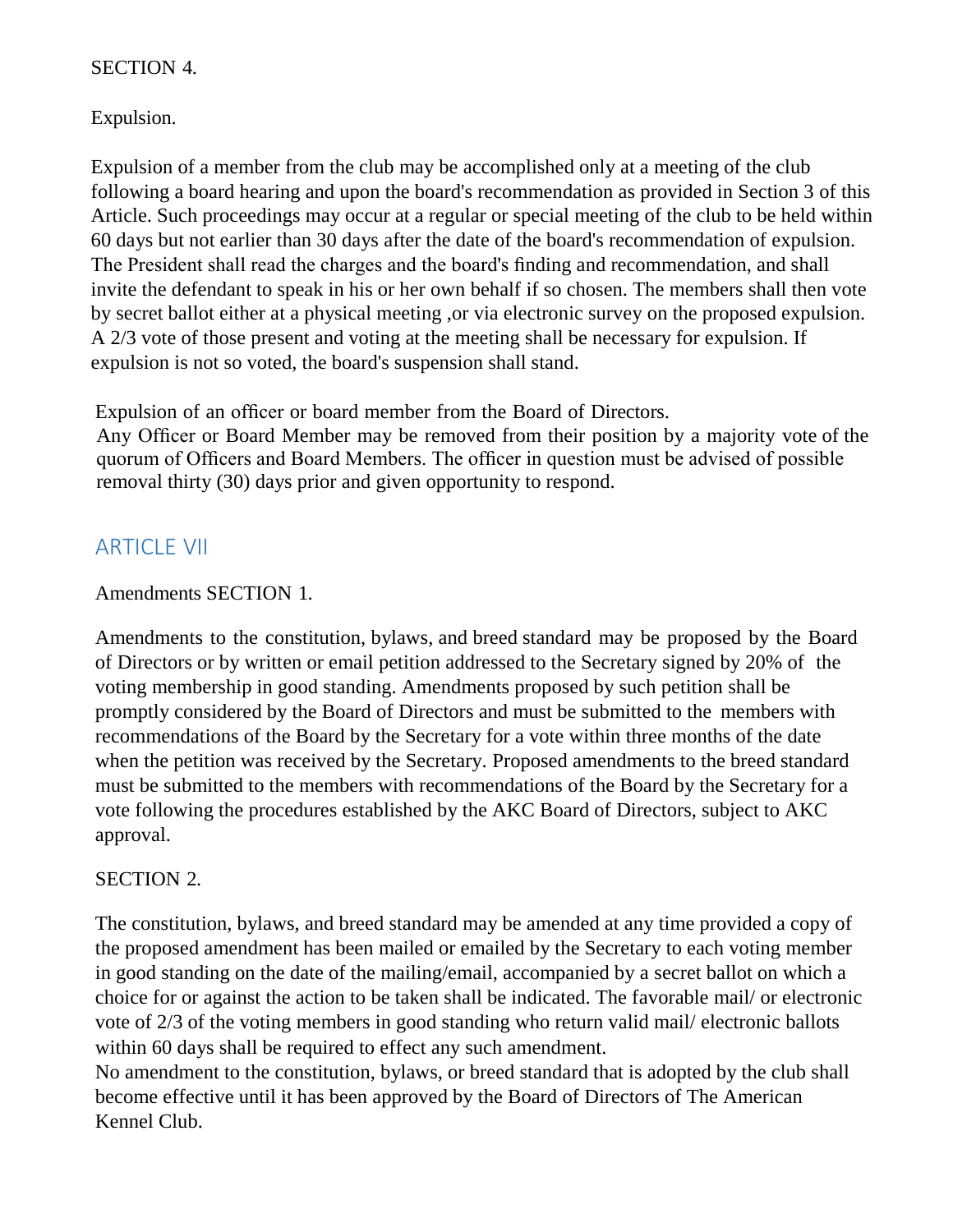## ARTICLE VIII

#### Dissolution SECTION 1.

The club may be dissolved at any time by the written consent of not less than 2/3 of the voting members in good standing. In the event of the dissolution of the club other than for purposes of reorganization whether voluntary or involuntary or by operation of law, none of the property of the club nor any proceeds thereof nor any assets of the club shall be distributed to any members of the club, but after payment of the debts of the club its property and assets shall be given to a charitable organization for the benefit of dogs selected by the Board of Directors, unless otherwise prohibited by state law.

## **ARTICLE IX**

Order of Business

SECTION 1.

At meetings of the club, the order of business, so far as the character and nature of the meeting may permit, shall be as follows:

Roll Call Minutes of last meeting Report of President Report of Secretary Report of Treasurer Reports of committees Election of officers and board (at January membership meeting) Election of new members Unfinished business New business Adjournment.